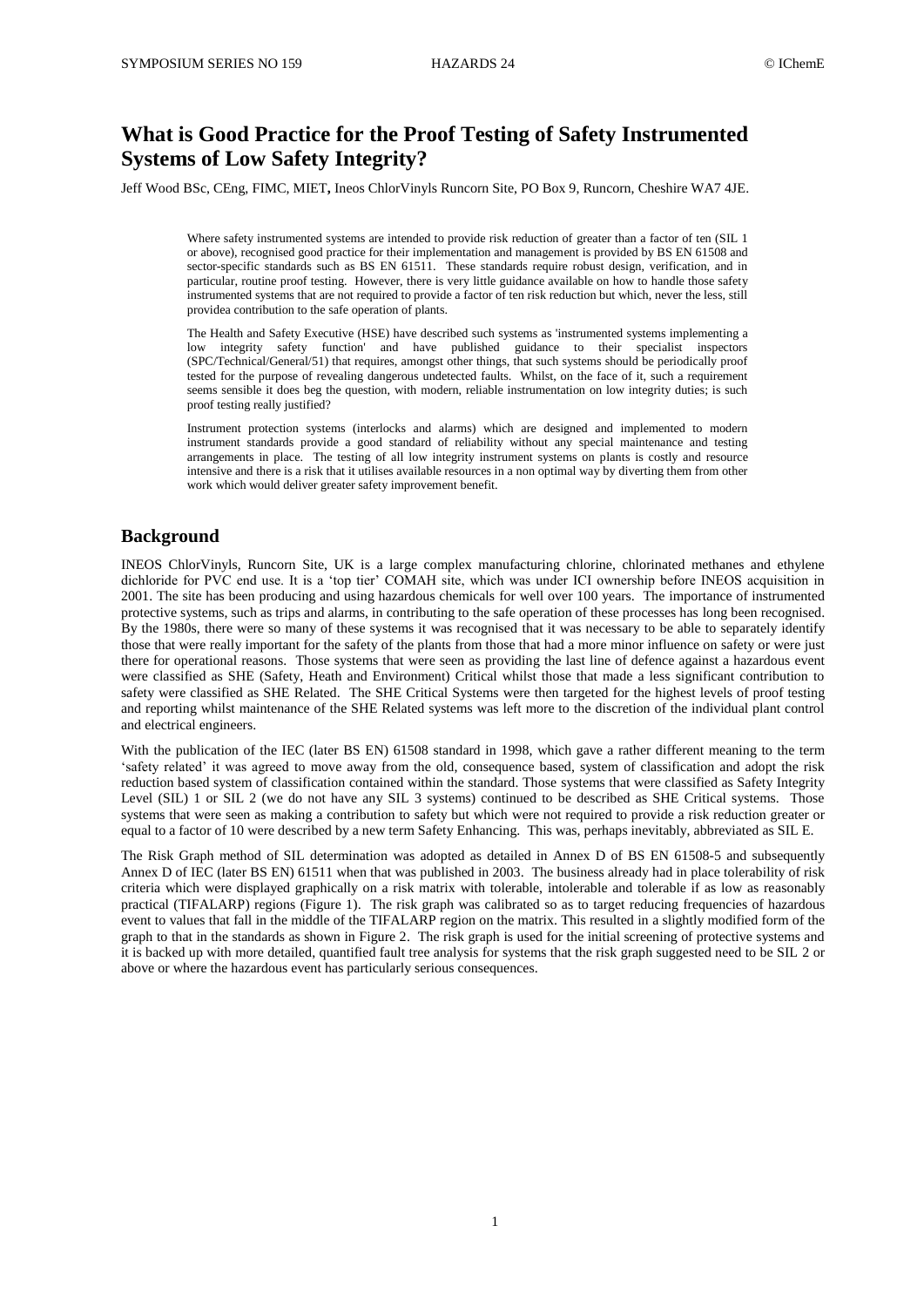



Figure 1. Tolerability of Risk Matrix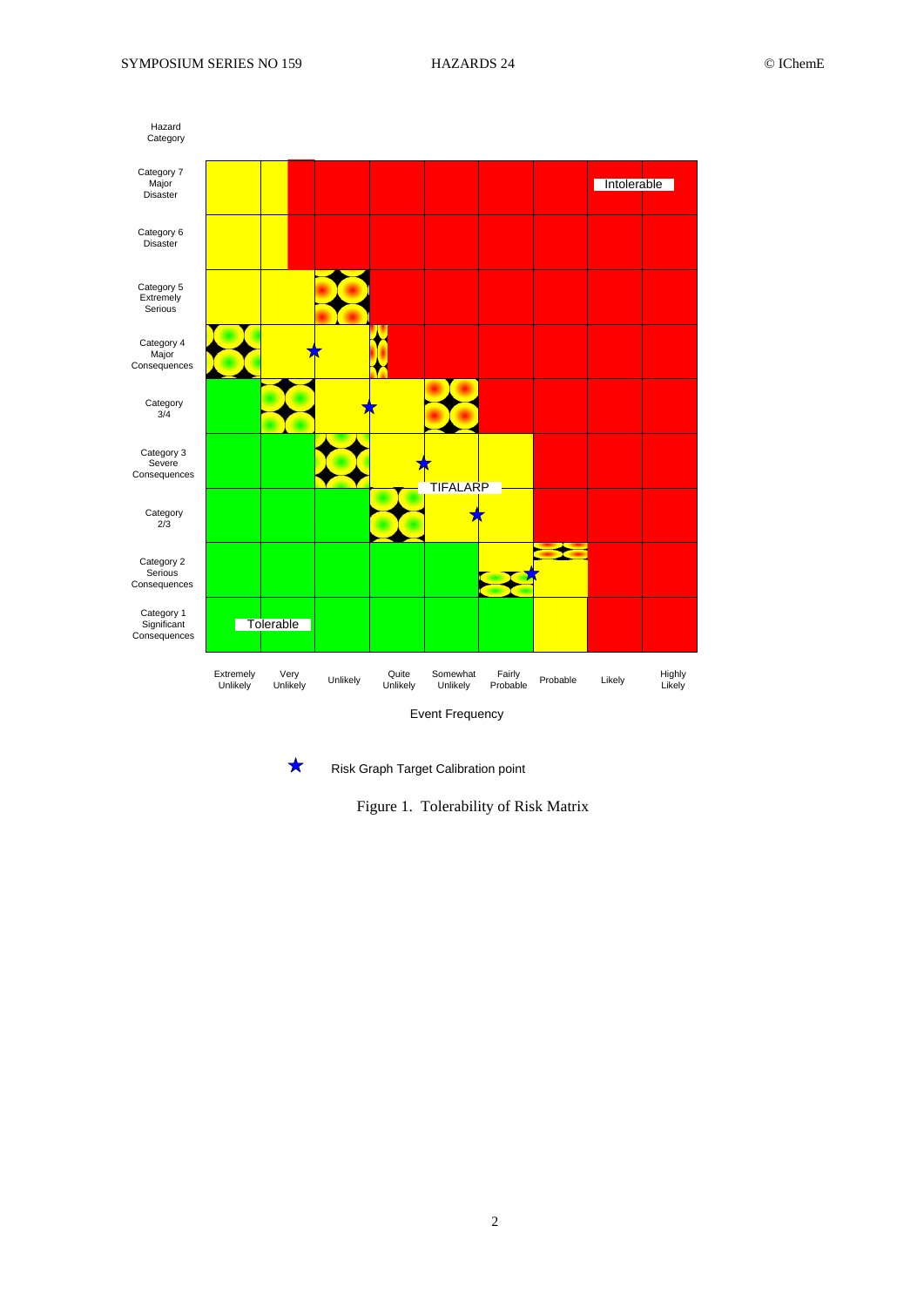

Figure 2. Risk Graph for SIL Determination – Original Version

As can be seen from Fig 2, the Categorisation SIL E was used for the two orders of magnitude of risk reduction less than SIL 1. Subsequently, recognising that many SIL E systems would actually be alarms rather than trips and these alarms would need to be prioritised in line with the EEMUA 191 guidelines, the two SIL E boxes in the risk graph were labelled as SIL E H/M and SIL E M/L to represent high, medium and low priority alarms. Spreading the SIL E classification over two orders of magnitude of risk reduction like this was seen as being a conservative approach compared to that in the standards which labelled the first order of magnitude of risk reduction less than SIL 1 as 'a' – 'No Special Safety Requirements' and the second as '-' – 'No safety requirements'.

Using this approach, protective systems across the site were classified during a retrospective review of compliance with the 61511 standard. The split between the number of systems assigned the different classifications is shown in Table 1. It should be stressed that, as the exercise was primarily aimed at identifying SIL 1 and above systems, it is unlikely that all the SIL E systems have been identified.

| <b>SIL</b>       | Number | %   |
|------------------|--------|-----|
| SL <sub>2</sub>  | 140    | 3%  |
| $\text{SII}$ . 1 | 1120   | 25% |
| SIL E            | 3200   | 72% |
| Total            | 4460   |     |

Table 1 – Split in the integrity of instrument protective systems across the site

The SIL 1 and 2 systems are operated and maintained in line with the requirements of the BS EN 61511 standard, so far as was reasonably practical given that most of the systems had been designed and installed before the standard was published. These systems are independent from the basic process control system and are subject to formally documented and controlled periodic proof testing. The SIL E systems are typically implemented within the basic process control system and proof testing carried out at the discretion of the local plant control/electrical engineer.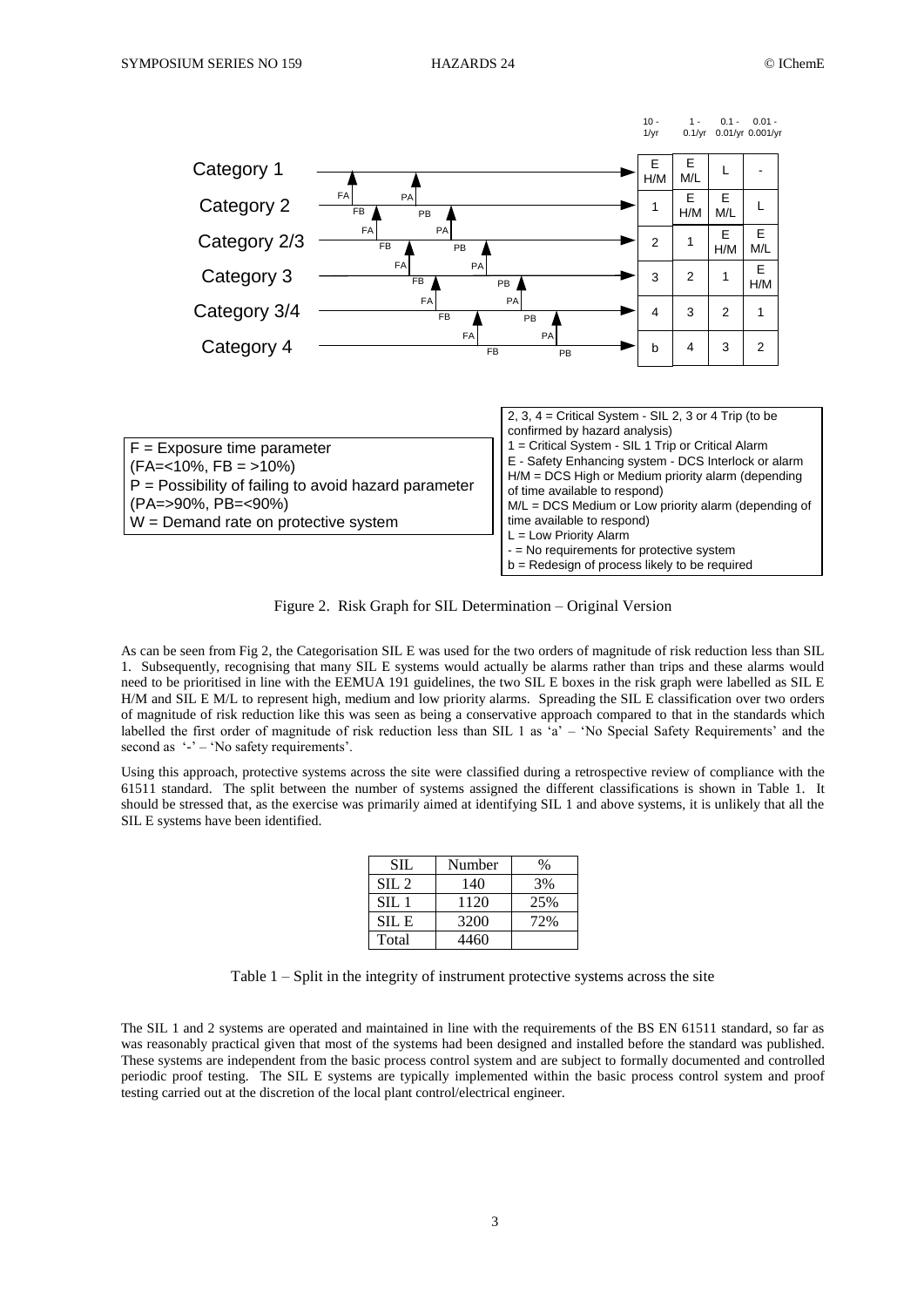# **Management of low integrity safety functions**

The site was reasonably comfortable with the approach that had been taken until it received the following action relating to SIL E Systems – Policies and Procedures, arising from a specialist HSE inspectors visit under the COMAH regulations:

Review the approach to periodic inspection, maintenance and proof testing of instrumented safety functions that have been assessed not to be subject to the more rigorous requirements of BS EN 61511. The outcome of the review should include the following:

- Policies/procedures to enable a consistent approach to be adopted across installations.
- A summary of where the Runcorn site stands in terms of compliance with the procedures developed. This should include an indication of how many such functions there are, subdivided by installation, automatic function or alarm, SIL E H/M or SIL E M/L.
- A time bound proposal for full implementation of the policies/procedures developed.

At the same time HSE drew attention to what was, at that time, draft guidance they had developed 'Management of low integrity safety functions and safety functions of undefined integrity in the onshore chemical and specialist industries'. At this stage, this draft guidance argued that, although BS EN 61511 explicitly states it does not apply to systems with a level of performance below SIL 1, the more general BS EN 61508 should be applied to many systems that have a safety risk reduction requirement below a factor of ten (this argument was subsequently dropped for the final published version of the guidance).

The prospect of having to apply BS EN 61508 to all the identified SIL E systems caused real concern, not just because of the high level of work and cost involved but also because it would dilute the importance of, and the level of attention that could be paid to, the SIL 1 and 2 systems.

The first step in developing the policies and procedures requested by HSE was to go back and look at the definition that had been used to generate the list of SIL E systems in the first place.

Whilst the written definition of a SIL E system as:

*A Safety Enhancing Instrumented System is one that makes a contribution towards the reduction of an identified risk to safety, health or the environment or serious financial loss but where that contribution to risk reduction is not required to be greater than a factor of 10 in order for the risk to reach an acceptable level.*

remained appropriate, a review of the calibration of the risk graph showed that the systems that had been classified as SIL E were, in practice, further reducing the risk of a hazardous event that would already be considered tolerable if as low as reasonably practical (TIFALARP) without the SIL E system. Whether such systems are really necessary than comes down to a cost benefit argument i.e. does the benefit (in terms of risk reduction) from the system justify the cost of installing and maintaining the system. It was concluded that, whilst the SIL E H/M systems could be justified on this basis, the SIL E M/L systems could not. It was therefore decided that whilst the M/L systems would be retained for operationally purposes they would no longer be considered to be safety related and the SIL E designation would be dropped. The risk graph was therefore updated to more closely reflect that in the standards as shown in Fig 3.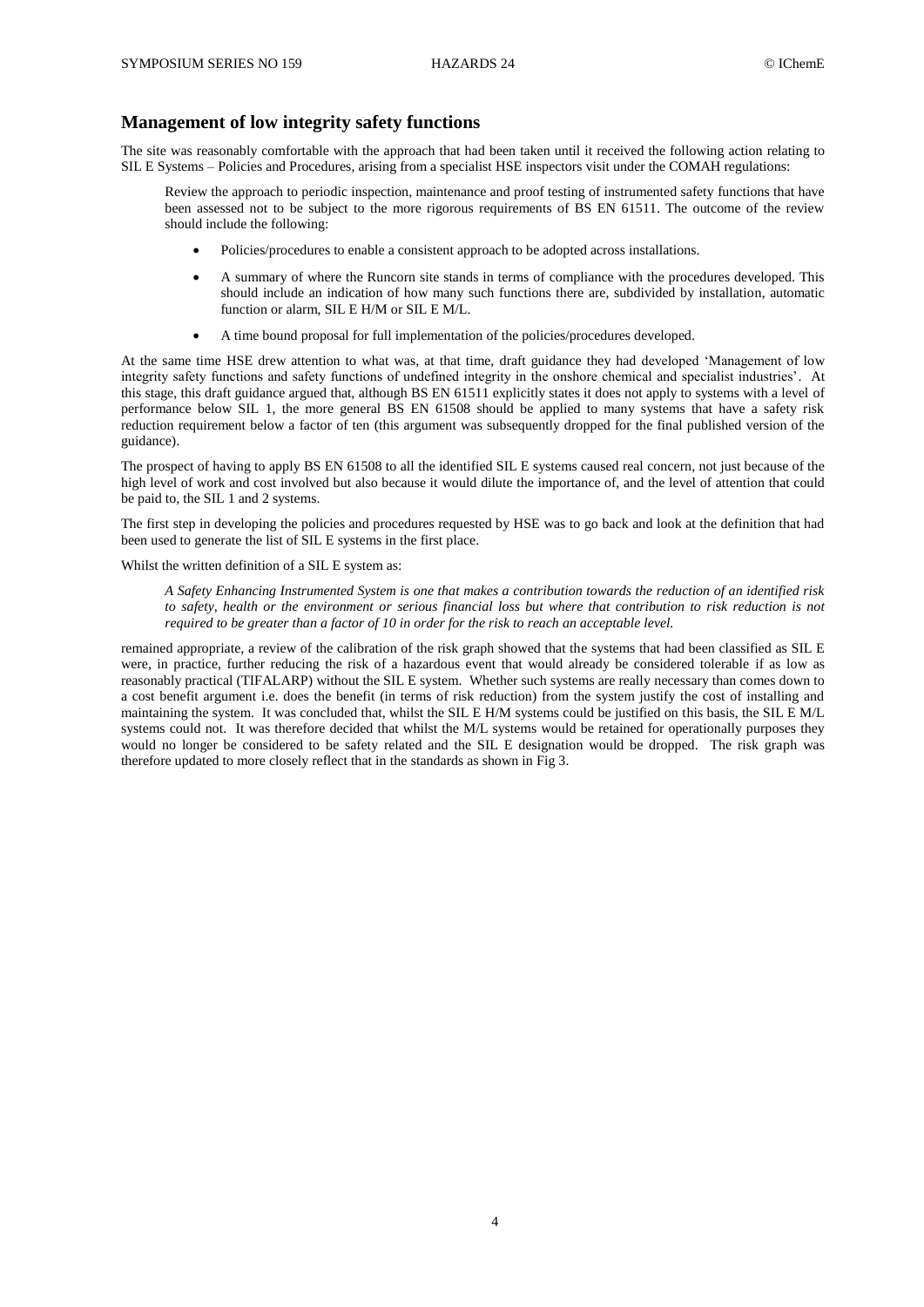

# **Risk Graph for use when classifying Safety Instrumented Systems**

Figure 3. Risk Graph for SIL Determination – Updated Version

Plotting the results from this risk graph back on the tolerability of risk matrix shows that if a risk is in the TIFALARP region but above the target point then a SIL E system will be required to reduce its frequency but if the risk is already below the target point a M/L operational system will suffice (See Figure 4).

The justification for dropping SIL E from the M/L categorisation can be further illustrated by considering the average probability of failure on demand ( $PFD_{\text{avg}}$ ) requirements for the various SIL ratings as you go from SIL 2 (0.001 - 0.01) to SIL 1 (0.01 - 0.1) to SIL E H/M (0.1 to 1). Following this progression suggests SIL E M/L should have a probability of failure on demand of between 1 and 10 which is clearly makes no sense.

Restricting the SIL E categorization to those systems previously identified as SIL E H/M reduced the number of SIL E systems from some 3200 to 1900. Whilst this was a significant reduction it still left a large number of systems that need to be managed and more thought was given to how such systems should be implemented and, in particular, to their proof testing.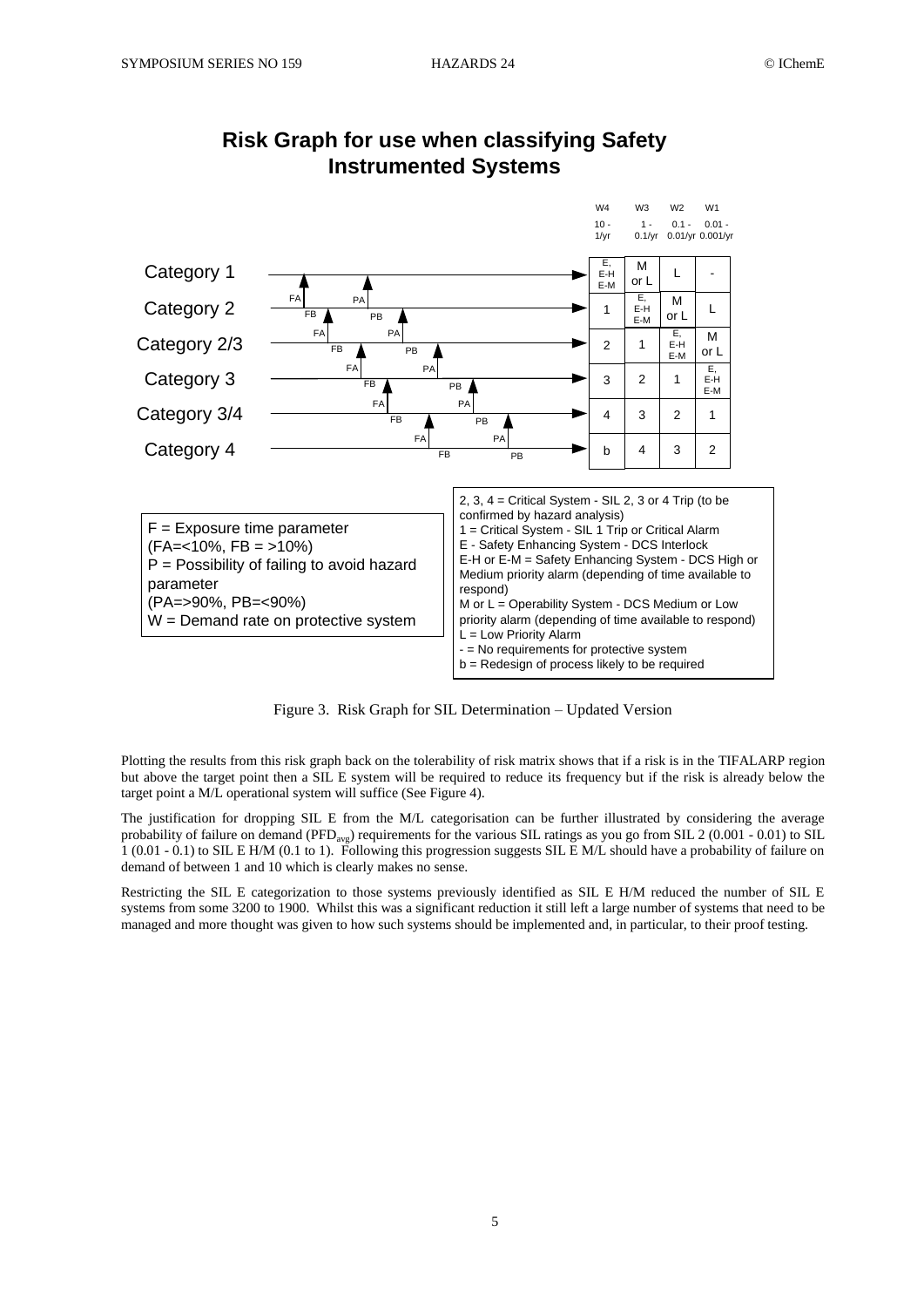



## **Design and Implementation**

As SIL E systems are not required to make an order of magnitude risk reduction they fall outside the requirements of the BS EN 61511 standard and so are designed to normal good engineering practises along with the rest of the plant control and instrumentation systems. SIL E alarms and automated functions (usually referred to as interlocks rather than trips) are generally implemented within the plant basic control system although in some cases where there are common mode issues they may be implemented independently from the control system (e.g. within the safety instrumented system used for SIL 1 and above systems).

The implementation of SIL E systems within the control system is justified on the basis that such systems are, in practise, highly reliable. BS EN 61511 accepts that the basic process control system acts as one of the multiple layers of protection found in a typical process plant and allows a risk reduction factor of up to 10 to be claimed for its use even if it has not been designed to the requirements of that standard.

In practise, SIL E systems tend to be implemented with the same type of sensor and final element hardware as is used for the SIL 1 and above systems. As overall system failure rates tend to be dominated by these field mounted elements rather than the logic solver it is likely that SIL 1 and SIL E systems will experience the same rate of random hardware failure. With less rigorous design processes being applied to SIL E systems than SIL 1 and above systems the systematic failure rate is likely to be slightly higher.

Reliability calculations are not generally carried out for these systems (by definition, any system will have a  $\text{PFD}_{\text{ave}}$  that is less than or equal to 1 so calculating the PFD<sub>avg</sub> of a SIL E system with a required PFD<sub>avg</sub> of between 0.1 and 1 is a fairly pointless exercise).

# **Proof Testing**

## **Requirement for Proof Testing**

There is a clear requirement within in BS EN 61511-1 to carry out routine proof testing of SIL 1 and above systems in order to reveal otherwise unrevealed failures to danger. The required frequency of testing can be determined by calculation from the equipment failure rates and the required SIL.

The situation with SIL E systems is less clear cut. SIL E systems are generally installed as reasonably practical risk reduction measures for risks that are not intolerable. The decision of whether a risk has been reduced ALARP is down to a cost benefit argument i.e. are the costs incurred in further reducing the risk disproportionate compared to the benefits gained. Hence the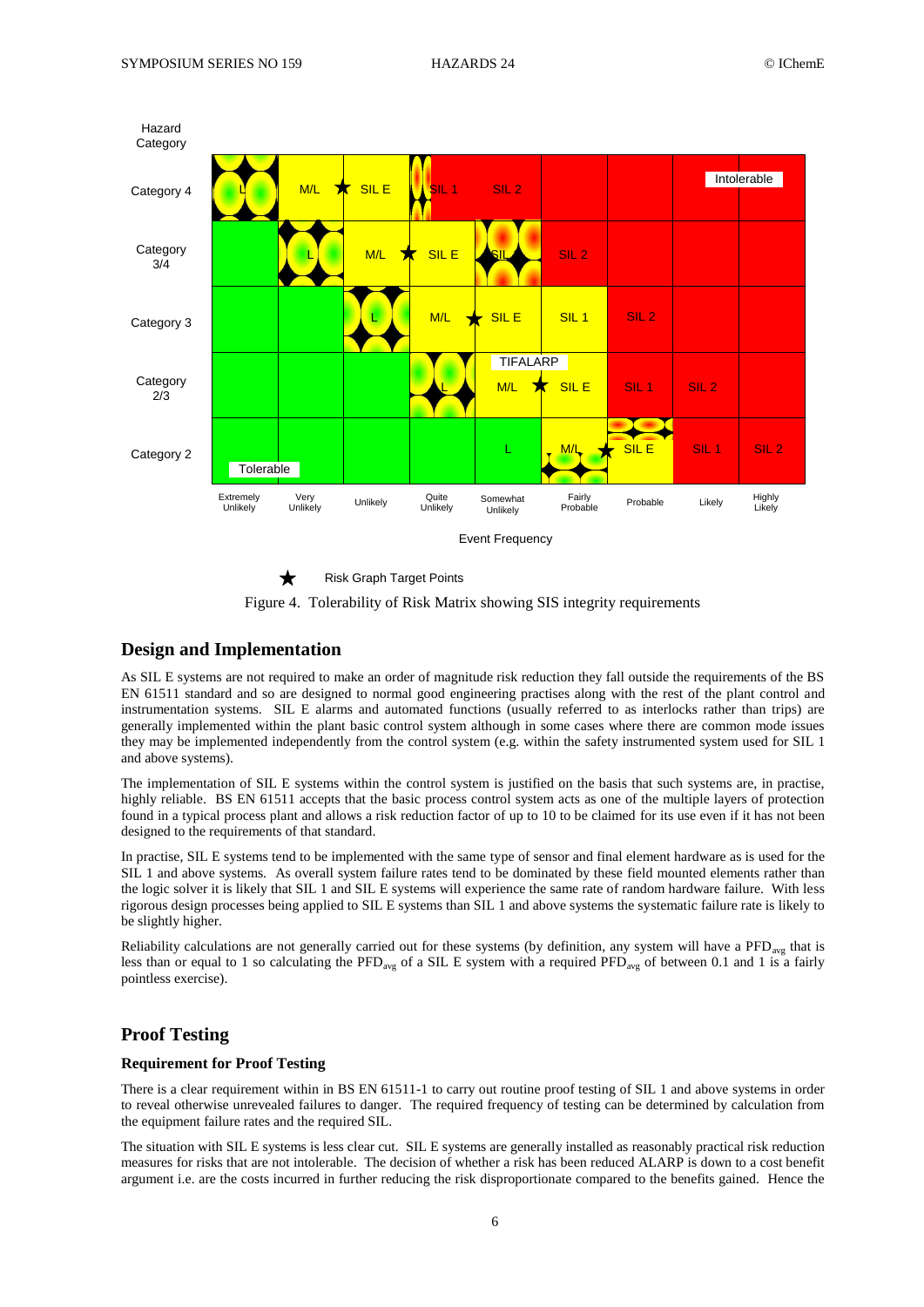decision on whether or not to test a SIL E system can be taken on cost benefit grounds i.e. is the cost of carrying out the testing disproportionate to the reduction in risk that it provides.

The consequence of failing to test a protective system is that, eventually, the system will fail in an unrevealed manor and when a demand is next placed upon that system the hazardous event that the system is protecting against will occur. In many cases, this results in a demand on another layer of protection. Testing a safety instrumented system will reduce the average probability that the system is in a failed state when a demand is placed on it (PFDavg) and hence will reduce the hazardous event rate. Detailed consideration of the benefit from this reduction in hazardous event rate compared with the cost of carrying out the test, using the methodology and cost of injury data from the HSE 'Cost Benefit Analysis Checklist', draws the conclusion (summarised in table 2) that it is beneficial to test SIL E systems protecting against Category 2/3 or higher consequence hazards but that it is not cost beneficial to test SIL E systems protecting against the lower consequence category 1 or 2 hazards or to test operational instrumented protective systems. (A Category 2 hazard is taken to be one resulting in an injury leading to more than three days off work or the low probability of a major injury).

| <b>Hazard Category</b> | SL1  | <b>SILE</b> | M/L     |
|------------------------|------|-------------|---------|
| Category 1             | N/A  | No Test     | No Test |
| Category 2             | Test | No Test     | No Test |
| Category 2/3           | Test | Test        | No Test |
| Category 3             | Test | Test        | No Test |
| Category 3/4           | Test | Test        | No Test |
| Category 4             | Test | Test        | No Test |

Table 2 - Conclusions on the benefit of testing instrumented systems protecting against various categories of hazard.

#### **Test Frequency**

The required frequency of testing of SIL 1 and above systems is defined by calculation in order to achieve the required  $\text{PFD}_{\text{avg}}$ . Typically the required  $\text{PFD}_{\text{avg}}$  can be achieved with annual or maybe even 2 yearly testing. SIL E systems do not have a defined PFD<sub>avg</sub> requirement but since they are not required to be as reliable as SIL 1 systems and given that the hardware of a SIL E system is likely to have a similar failure rate as that of a SIL 1 system it is reasonable to assume that they can be tested less often. Allowing for other factors that may reduce the integrity of a SIL E system it is assumed that, where testing is necessary, it can be carried out at around half the frequency of a SIL 1 system i.e. typically once every 2 to 4 years.

#### **High Demand Rate Systems**

It is not generally necessary to test SIL E systems that have a high demand rate as failures to danger are far more likely to be revealed by the demand than by a test and if this were not acceptable the system would have been given a higher SIL rating. Guidance given in section 3.6 of the second edition of EEMUA 191 – Alarm Systems: a Guide to Design, Management and Procurement, states that safety related (i.e. SIL 1) alarms should be tested at a frequency to achieve the required PFD. It goes on to suggest that testing of other high priority alarms may be required where there is a financial or environmental justification but that testing is unlikely to be necessary if the correct functioning of the alarm is regularly demonstrated in normal operation. The first edition of the guide had suggested a demand rate of greater than 2/yr should be the cut off point for not testing alarms. It has therefore been accepted that SIL E systems with an observed demand rate of greater than twice a year need not be subject to formal proof testing.

### **Credit for demands**

For simple systems (alarms or single input, single output trips or interlocks) it is possible to take credit for a recent demand on the system. If plant records indicate that a system has operated successfully in say the last 12 months then credit can be taken for this operation rather than needing to carry out the test. To do this there needs to be evidence that the whole system worked i.e. for an interlock there needs to be evidence that the output operated e.g. valve shown closed by a limit switch, pump shown stopped or flow dropping to zero. Where the measurement is based on an analogue variable (e.g. pressure or temperature as opposed to something like a tuning fork level switch) there should be some independent evidence (e.g. separate measurement used for control) to confirm that the system activated at the correct setting.

## **Test Methods**

The PFDavg of a system depends not only on the frequency of the proof test but also on the quality of the test i.e. on the proportion of otherwise unrevealed failures to danger that are revealed by the proof test. Given that the same sort of hardware, with the same sort of failure rate is being used for both SIL 1 and SIL E systems, not only might it be appropriate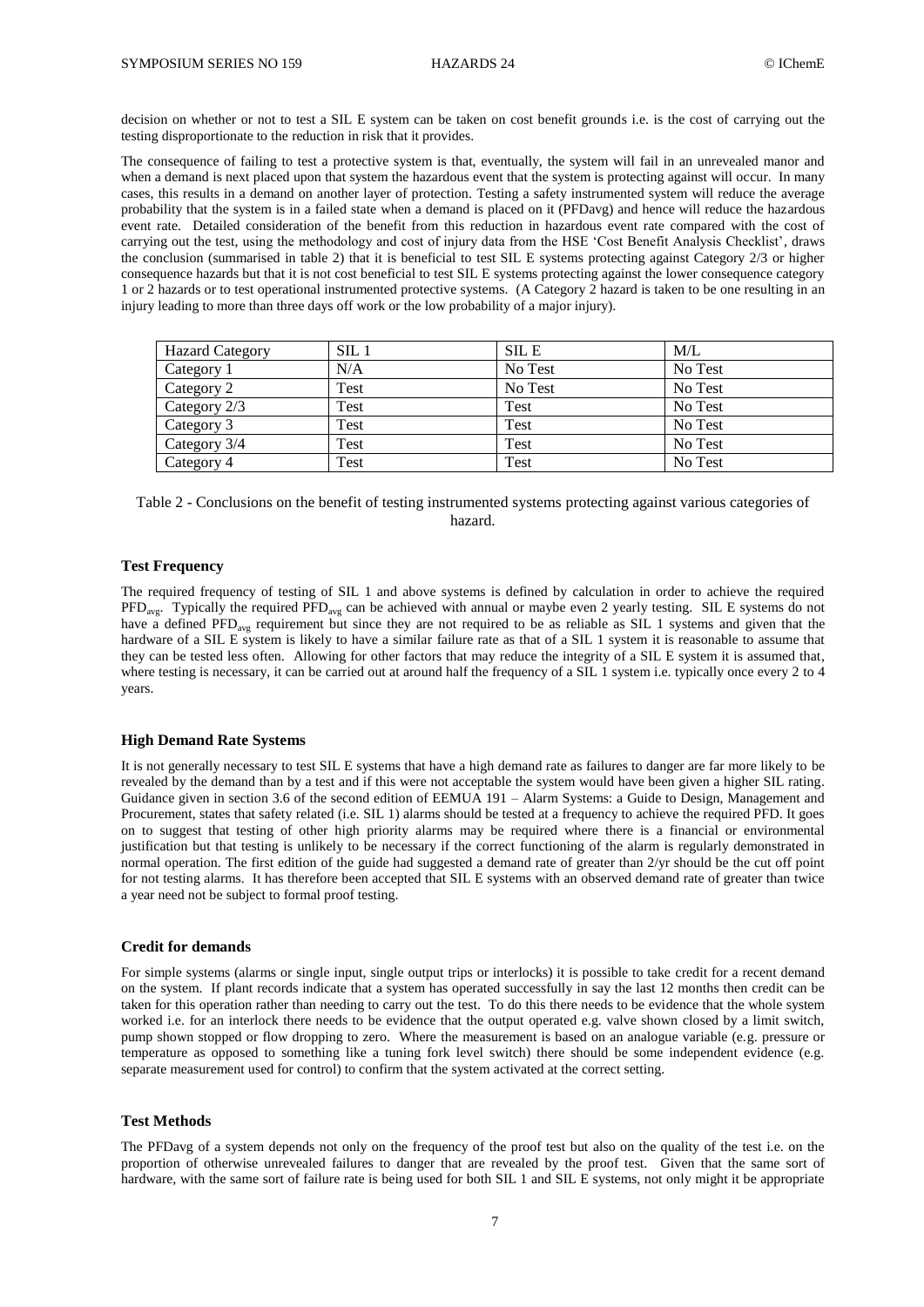to test SIL E systems less often than SIL 1 systems it might also be appropriate to test them less thoroughly either in terms of the test method used or the formality with which the test is carried out.

The ideal proof test will fully test the whole system from the process initiation of the input to the process effect of the output (a full end-to-end test). Whilst for some forms of instrumentation, such as pressure transmitters, full wet testing is relatively easy to achieve, for others, such as in-line flow meters and level measuring devices, it can be quite difficult and hence the potential to make use of in-built testing functions for testing SIL E systems becomes attractive. Such in-built test functions will only reveal a proportion of otherwise unrevealed failures and so their use can only be regarded as a partial test. It has long been accepted (see for example HSE document 'Proof Testing of Safety Instrumented Systems in the Onshore Chemical / Specialist Industry' - SPC/Technical/General/48) that a regime that is a mixture of partial tests (e.g. when the plant is running) and full tests (e.g. at plant overhauls) is potentially acceptable even for SIL 1 and above systems provided that the overall PFDavg target is still met. Whilst partial testing is perhaps most often used with regard to final elements (e.g. trip valves) where it is not possible to fully test the element whilst the plant is running, it can equally be applied to sensing elements or other parts of the loop.

The partial test, which will identify some, but not all, of the otherwise unrevealed failures to danger of the system, is carried out at a higher frequency than a full test which will reveal all the otherwise unrevealed failures to danger of the system. The proportion of the failures revealed by the partial test is sometimes referred to as the coverage of the test. This should not be confused with the term diagnostic coverage which is usually used to refer to the proportion of failures to danger that are revealed during normal operation of the system (e.g. by diagnostic software built into a sensor or logic solver).

## **Calculation of PFDavg for Systems with Partial Testing**

If the normal proof test period is  $T_1$  and this only detects a proportion of the potential faults P and all faults are detected by a separate test carried out at test period  $T_2$  (or instrument is replaced after this time) the average probability of failure on demand is given by:

$$
PFD_{\text{avg}} = \frac{1}{2} \lambda_{\text{du}} (P.T_1 + (1-P).T_2) \tag{1}
$$

$$
(1)
$$

where  $\lambda_{\text{du}}$  is the undetected fail danger rate.

NB this is the normally used simplified equation that only strictly applies when

 $\lambda_{\text{du}}$ . T <<1 and DT <<1 (where D is the demand rate). It also assumes that the contribution due to the time to repair a revealed fault is small.

For SIL E systems, carrying out partial tests using in-built test facilities every 2 years with full tests carried out at much longer intervals such as 10 or 20 years can be acceptable. With older systems it may be more cost effective to replace the equipment than to fully test it. In the extreme this may mean that SIL E systems are only fully tested once in their lifetime i.e. at initial installation.

#### *Example One – Tuning Fork Level Switch*

Take, for example, a tuning fork level switch. As is often the case with modern instruments with a high level of in built diagnostics, a certain series of tuning forks are stated by the vendor to be suitable for use as a single device in a SIL 2 application. The device can be used as a direct input to a logic solver or can use a signal conditioning unit with a test button facility that enables a partial test of the system to be carried out but, unfortunately, adds additional failure modes to the system. The following data is provided by the vendor:

Level sensor - Type A, Safe Failure Fraction (SFF)  $91\%$ ,  $\lambda_{du} = 2.2 \times 10^{-4}$ /yr

Signal conditioning unit  $\lambda_{du} = 9.4 \times 10^{-4}$ /yr, test button coverage (of sensor) 52% (of signal conditioning unit) 100%

#### Wet test coverage 100%

If the same device is used in a SIL E system one might propose that it is only ever tested using the test button and, apart from an initial commissioning test, is never subjected to a full wet test but is replaced at the end of its working life (i.e. before it reaches the end of the flat section of the bath tub curve and enters the wear out phase) after say 20 years. In this case then the partial test interval is 2 years say and the interval for the full test essentially becomes 20 years.

PFD<sub>avg</sub> (sensor) =  $0.5 \times 2.2 \times 10^{-4} \times (0.52 \times 2 + 0.48 \times 20) = 1.2 \times 10^{-3}$ 

PFD<sub>avg</sub> (conditioning unit) = 0.5 x 9.4 x10<sup>-4</sup> x 2 = 9.4x10<sup>-4</sup>

Hence overall PFD<sub>avg</sub> for sensor circuit =  $1.2 \times 10^{-3} + 9.4 \times 10^{-4} = 0.002$ 

This is sufficiently small compared to the requirements of a SIL E system (PFD<sub>avg</sub> >0.1) that it can be seen that, even if the manufacture's failure rate figures were unrealistically optimistic for the actual service conditions, it is still going to be acceptable to rely on the partial test offered by the test button facility throughout the life of the installation.